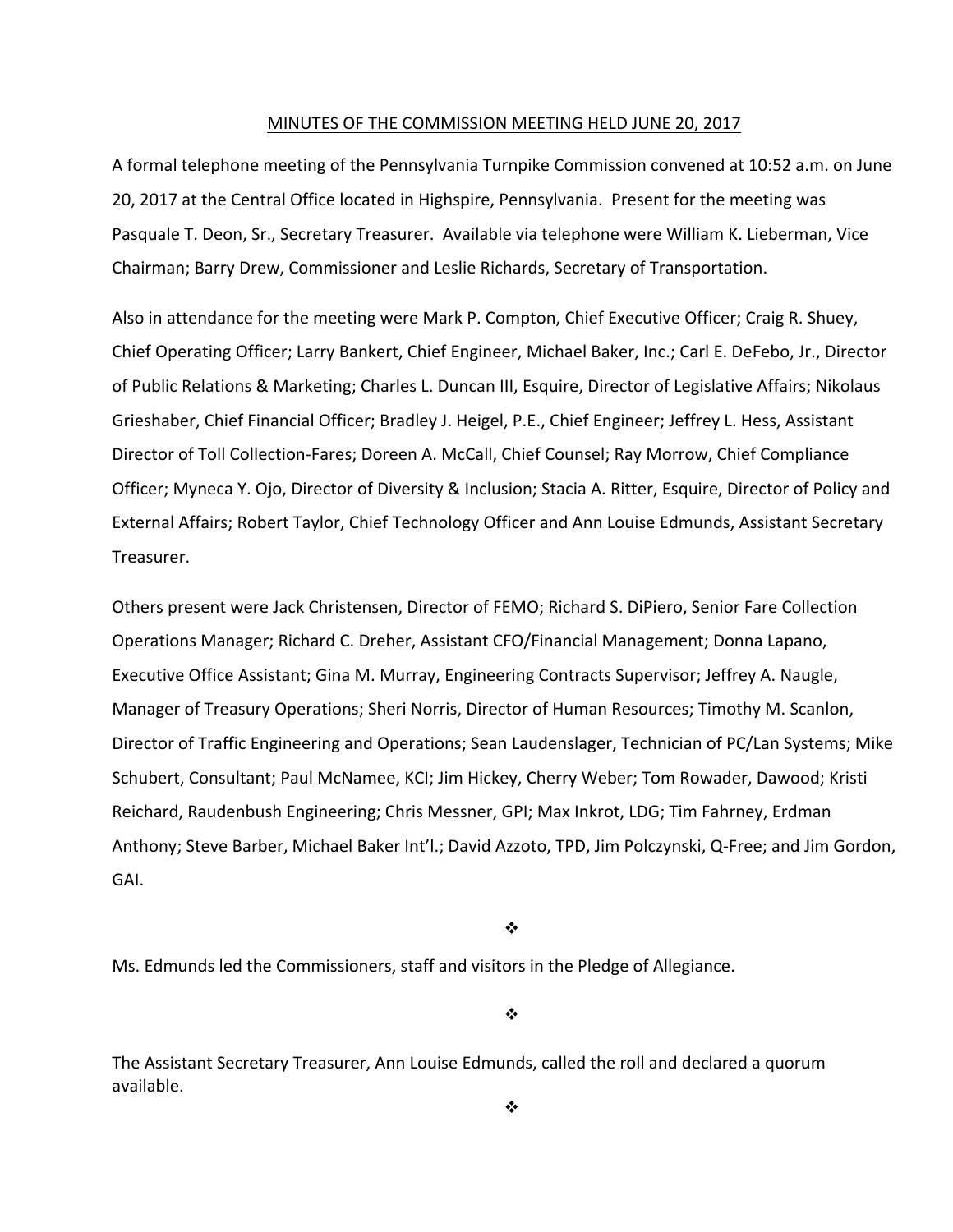#### SUNSHINE ANNOUNCEMENT

The Commissioners met in Executive Session prior to today's Formal Agenda Session to consider matters of Personnel, which included a performance incentive, new hires and terminations.

The Commissioners also engaged in non‐deliberative informational discussions regarding various actions and matters, which have been approved at previous public meetings.

❖

#### PUBLIC COMMENT

Ms. Edmunds: The public is welcome to address the Commission regarding items listed on the Agenda or other items not listed on the Agenda that are within the Commission's authority or control.

In order to conduct an orderly and effective meeting, all persons wishing to address the Commission should have signed in a requested time to speak. If you have not done so, you are invited to do so at this time.

There were no requests to address the Commission.

 $\cdot$ 

## MINUTES OF THE MEETING

Motion‐That the Minutes of the meeting held June 6, 2017 be approved and filed as submitted ‐were made by Commissioner Deon, seconded by Commissioner Drew, and passed unanimously.

#### $\cdot$

## **COMMUNICATIONS**

Motion‐That the Commission approves the memos received from the Chief Counsel and the Director of Procurement & Logistics‐was made by Commissioner Deon, seconded by Commissioner Drew, and passed unanimously.

❖

#### PERSONNEL

Motion‐That the Commission approves the Personnel as submitted‐ was made by Commissioner Deon, seconded by Commissioner Drew, and passed unanimously.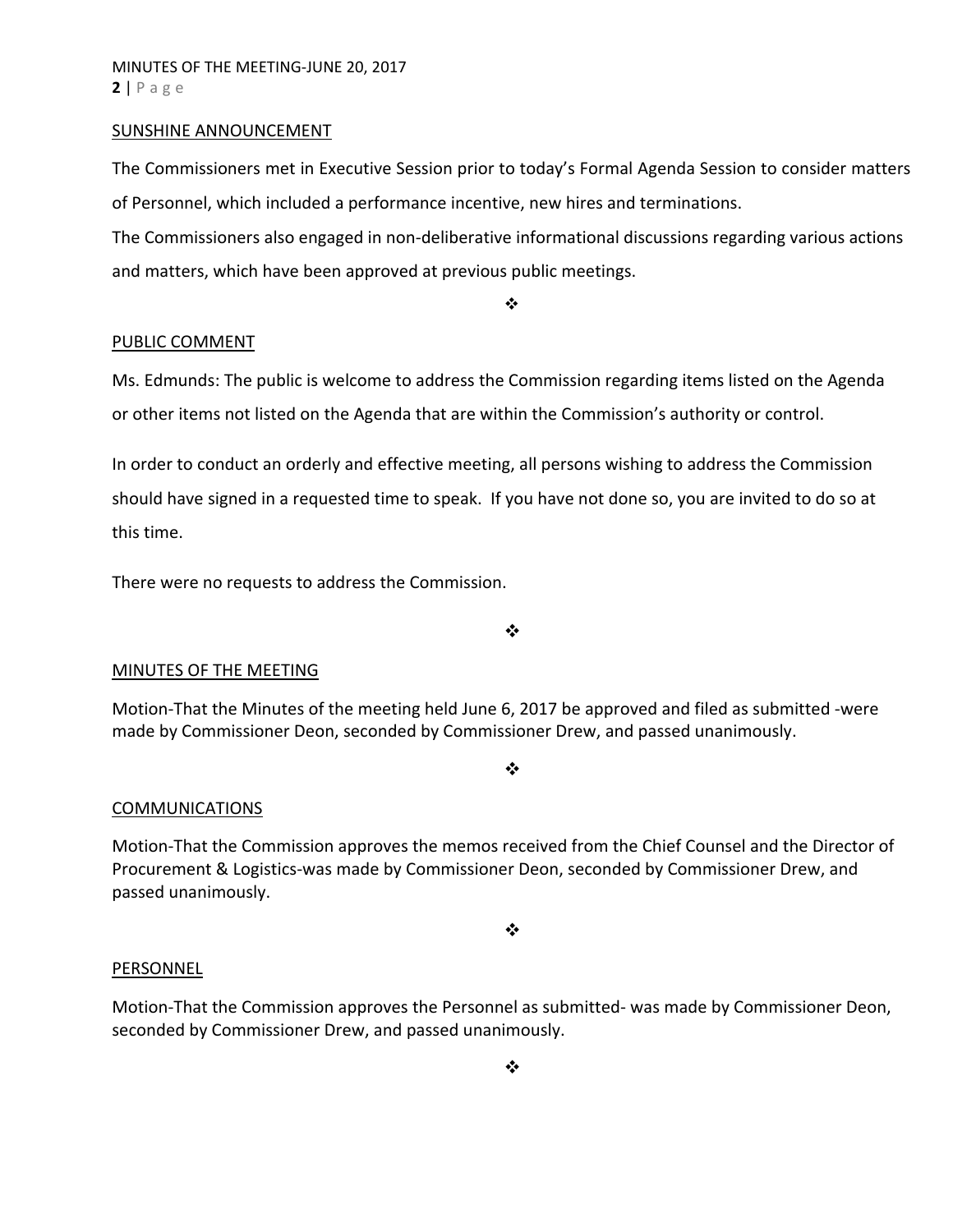#### MINUTES OF THE MEETING‐JUNE 20, 2017 **3** | Page

#### UNFINISHED BUSINESS No Unfinished Business to consider.

 $\frac{1}{2}$ 

## NEW BUSINESS BOND RESOLUTION

Motion‐That the Commission approve amending the Subordinate Revenue Bond previously approved at the March 21, 2017 Commission Meeting (item F‐9b), to increase the not‐to‐exceed amount from \$500,000,000.00 to \$800,000,000.00‐was made by Commissioner Deon, seconded by Commissioner Drew, and passed unanimously.

 $\bullet \bullet$ 

# AGREEMENT

Motion‐That the Commission approves the negotiation and execution of the Amendment to our agreement with Mohanty Gargiulo for Swap Advisory services, exercising the option to renew the agreement for an additional year, at a cost of \$105,000.00; and amending the agreement to include advisory services for new swap transactions; at a not‐to‐exceed amount of \$100,000.00 per transaction‐was made by Commissioner Deon, seconded by Commissioner Drew, and passed unanimously.

❖

# RIGHT‐OF‐WAY REQUESTS

Motion-That the Commission approves the Right-of-Way Request for the items listed in memos "a" through "d":

- a. Acquisition of Right‐of‐Way #3062‐B (William E. & Anna H. Swailes), a partial take parcel necessary to construct the installation of Pre‐Entry ITS from MP 10.00 to MP 201.00 by authorizing payment of \$1,000.00 representing fair market value to William E. & Anna H. Swailes; authorize the appropriate Commission officials to execute the required Temporary Construction Easement and other documents that may be required for closing; authorize the payment of additional statutory damages as calculated by the Right‐of‐Way Administrator and approved by the Chief Counsel; and payment of fair market value to the property owner is contingent upon their delivery of an executed Temporary Construction Easement as prepared by the Legal Department;
- b. Adopt the proposed Property Acquisition Resolution for Right‐of‐Way #17781 (Connie M. Hart and Range Resources‐Appalachia, LLC), a partial take parcel necessary for construction of the Southern Beltway, US 22 to I-79, by authorizing payment of \$7,100.00 representing estimated just compensation to the Law Office of Robert J. Wratcher LLC, escrow agent; and authorize payment of additional statutory damages as calculated by the Right‐of‐Way Administrator and approved by the Chief Counsel;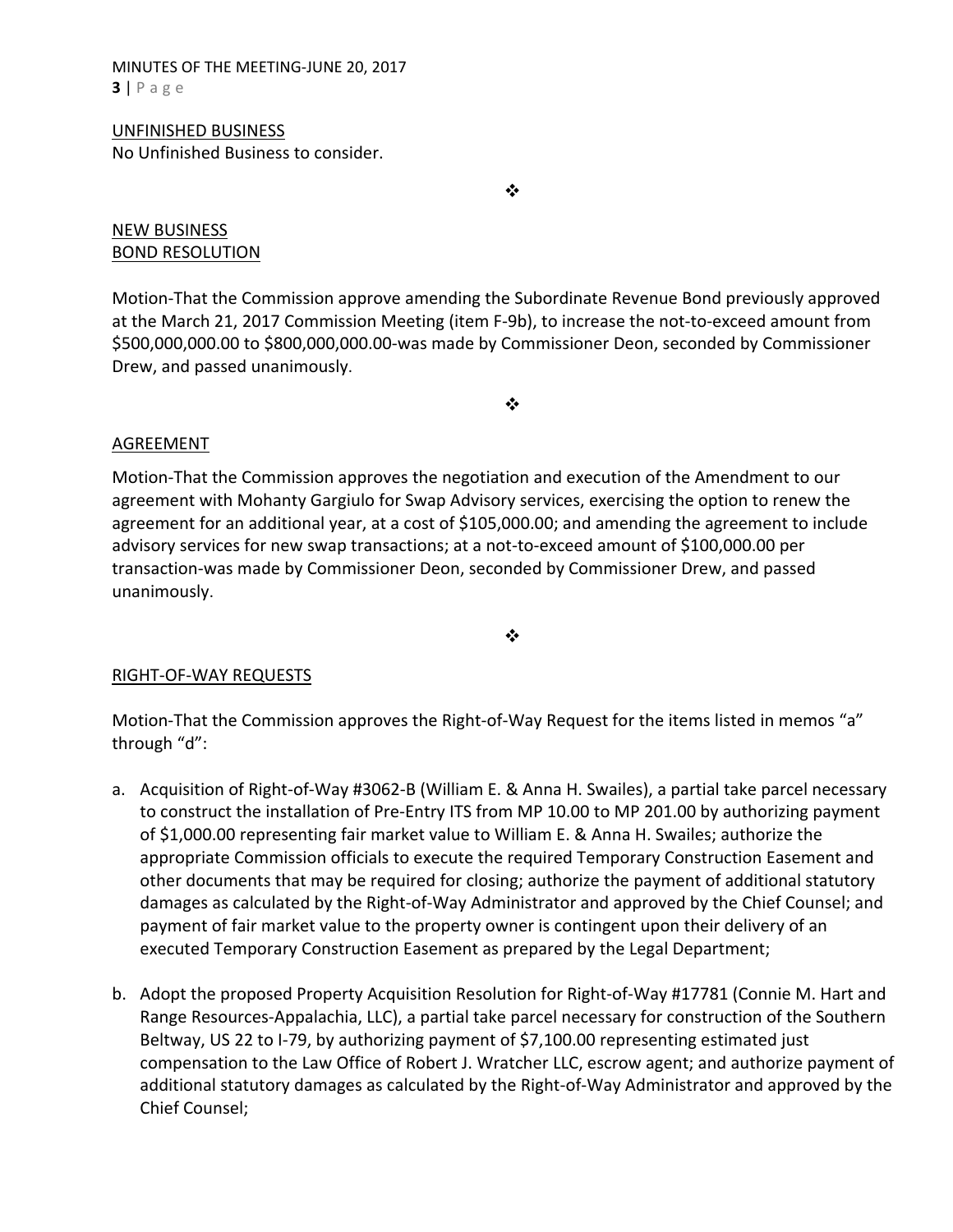MINUTES OF THE MEETING‐JUNE 20, 2017

**4** | Page

- c. Adopt the proposed Property Acquisition Resolution for Right‐of‐Way #17728 (Daniel Machek, Michael Machek and Marta Zak, and Range Resources‐Appalachia, LLC), a partial take parcel necessary for construction of the Southern Beltway, US 22 to I‐79, by authorizing payment of \$35,000.00 representing estimated just compensation to the Law Office of Robert J. Wratcher LLC, escrow agent; and authorize payment of additional statutory damages as calculated by the Right‐ of‐Way Administrator and approved by the Chief Counsel;
- d. Settlement of Right‐of‐Way #17969 (Tseng Ta & Shu H. Peng), a partial take parcel necessary for construction of the Southern Beltway, US 22 to I‐79, by authorizing payment of \$36,500.00 plus statutory Section 710 fees, also authorize payment of \$26,100.00 representing remaining settlement funds to the Law Office of Robert J. Wratcher LLC, escrow agent; authorize the appropriate Commission officials to execute the Release and Settlement Agreement as reviewed and approved by the Legal Department; and payment of the settlement funds to the property owners is contingent upon their execution and delivery of a full and final settlement and release of all claims as approved by the Legal Department.

‐was made by Commissioner Deon, seconded by Commissioner Drew, and passed unanimously.

 $\cdot$ 

## ADVERTISING

Motion‐That the Commission approves advertising for open‐end drilling contract for subsurface boring, sampling and testing services from MP 247.30 to MP 359.00 and the Northeast Extension ‐was made by Commissioner Deon, seconded by Commissioner Drew and passed unanimously.

 $\bullet^*$ 

# PURCHASE ORDERS

Motion‐That the Commission approves the Award of Bids, a Change Order and the Issuance of Purchase Orders for the items listed in memos "a" through "d":

- a. Emergency generator and installation at the Carlisle Interchange, to the lowest responsive and responsible bidder, Premium Power LLC; at a total award of \$570,000.00;
- b. Sludge and residual waste water removal, exercising the option to renew the agreement for an additional year (July 1, 2017 ‐ June 30, 2018) with ACV Enviro APV/Allstate Power Vac Inc.; at a cost of \$334,000.00;
- c. Mechanics hardware supply contract (July 1, 2017 June 30, 2019), to the lowest responsive and responsible bidder, Midwest Motor Supply Company; at a total award of \$240,500.00;
- d. Change Order for transfer switch maintenance, service and repair with Asco Services, Inc., to also include the cost for repairs to the transfer switches, for a cost of \$100,000.00 (repairs were included in the scope of the work, but the cost of repairs was not included in the original award value).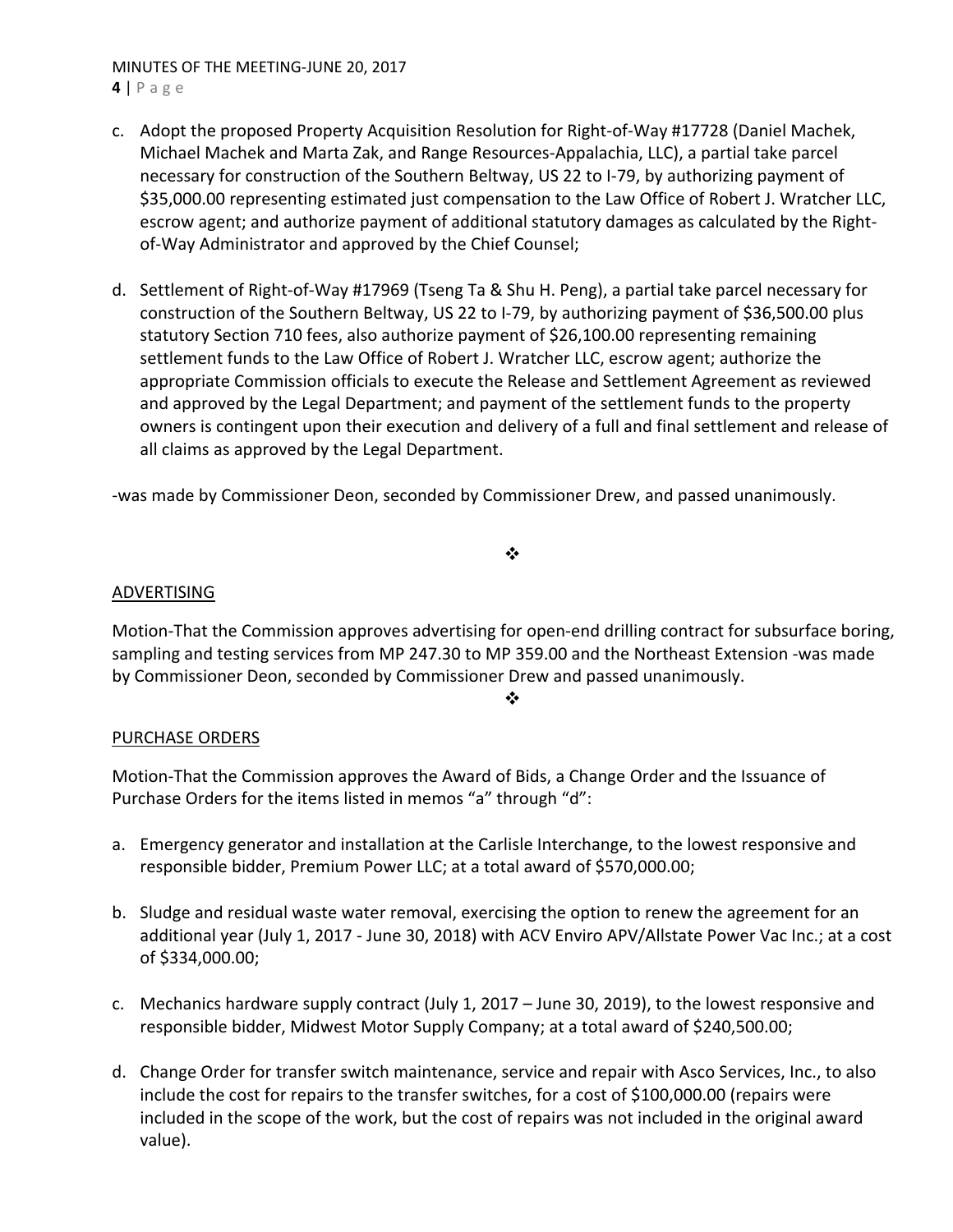## MINUTES OF THE MEETING‐JUNE 20, 2017 **5** | Page

‐was made by Commissioner Deon, seconded by Commissioner Drew, and passed unanimously.

 $\frac{1}{2}$ 

## INSURANCE INVOICE

Motion‐That the Commission approves payment of the invoice to Travelers Property Casualty, through our broker Conner, Strong & Buckelew, for a total amount of \$33,444.00, which represents the Builder's Risk policies for the bridge/overpass projects between MP 201.74 and MP 206.89‐was made by Commissioner Deon, seconded by Commissioner Drew, and passed unanimously.

 $\cdot$ 

## CHANGE ORDERS AND FINAL PAYMENTS

Motion‐That the Commission approves the Change Orders and Final Payments for the items listed in memos "a" and "c-e":

- a. Change Order # 1 and Final Payment for Contract #EN‐00161‐03‐07 for roadway and miscellaneous repairs between MP A57.22 and MP A130.64 with Road‐Con, Inc. for a decrease of \$629,973.20 to balance items to actual work completed, for a final contract value of \$1,370,026.80 and final amount due to the contractor of \$27,400.54;
- c. Change Order #1 and Final Payment for Contract #EN‐00167‐03‐05 for installation of mile marker signs between MP 302.70 and MP 359.01 and between MP A20.00 and MP A25.67 with J. Fletcher Creamer & Son, Inc., for a decrease of \$17,327.00 to balance items to actual work completed and repair to mile marker signs due to Winter Storm Jones; for a final contract value of \$540,117.00 and final amount due to the contractor of \$32,468.00;
- d. Change Order #1 and Final Payment for Contract #EN‐00190‐03‐03 for guide rail end treatment update between MP 252.89 and MP 351.33 and between MP A21.20 and MP A86.10 with Collinson, Inc., for a decrease of \$8,400.00 to balance items to actual work completed, for a final contract value of \$356,677.50 and final amount due to the contractor of \$11,169.98;
- e. Change Order #5 for Contract #T‐355.00P001‐3‐13 for construction of the I‐95/I‐276 Interchange with PKF‐Mark III, Inc., for an increase of \$236,326.59 to balance items to actual work completed, changes for excavation, geotextile, drainage, relocation of a waterline, overexcavation and backfill, construction of a rock construction entrance, superpave asphalt mixture and thermoplastic end sections for 24" pipe; for a revised not-to-exceed amount of \$144,483,024.41.

‐was made by Commissioner Deon, seconded by Commissioner Drew, and passed unanimously.

Motion-That the Commission approves the Change Order for the item listed in memo "b":

b. Change Order #1 for Contract #T‐040.00T001‐3‐09 for roadway and bridge reconstruction from MP 39.62 to MP 44.04 and bituminous resurfacing from MP 47.07 to MP 47.78 with Trumbull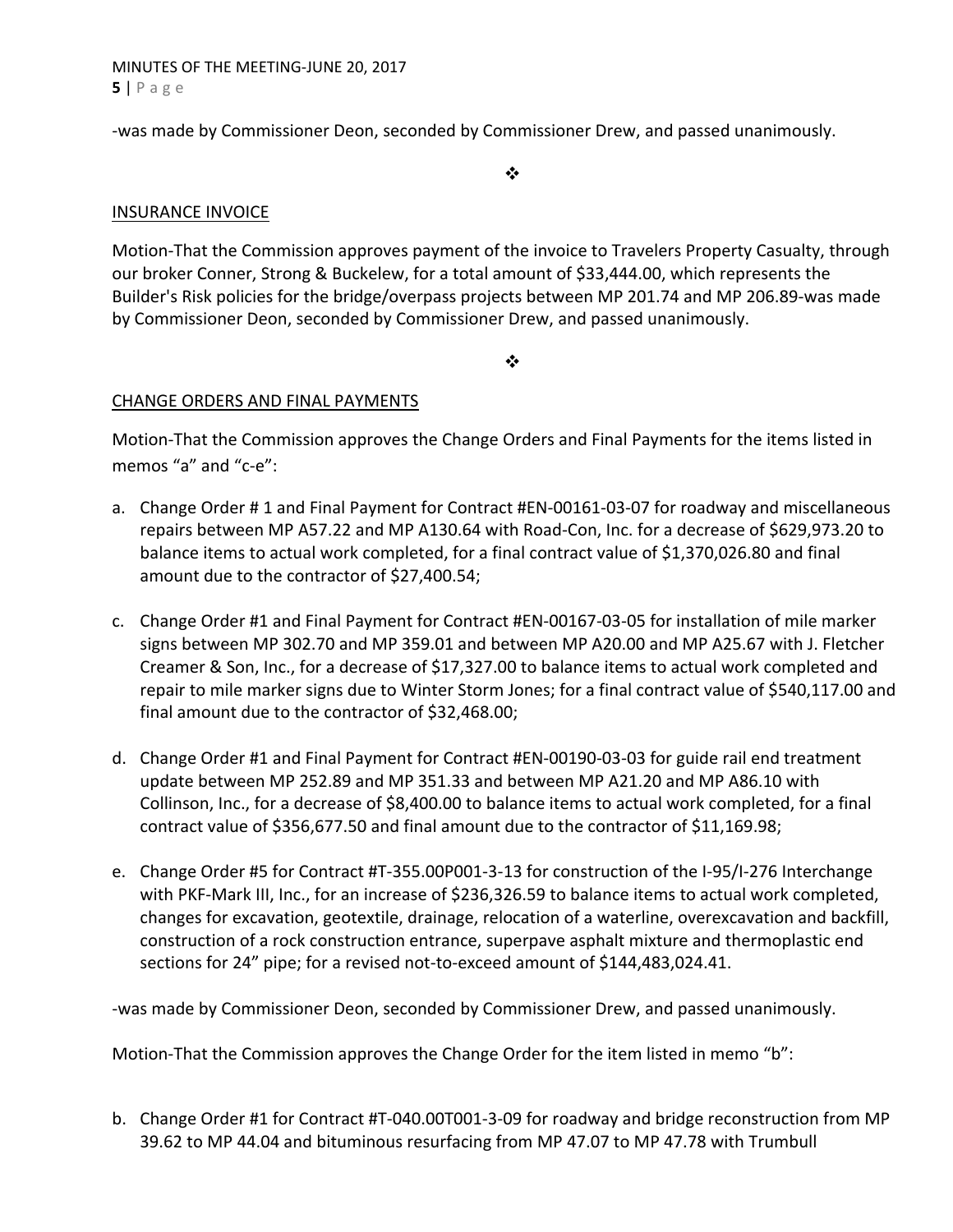MINUTES OF THE MEETING‐JUNE 20, 2017 **6** | Page

Corporation, for an increase of \$526,853.58 for milling, paving and pavement markings between MP 37.84 and MP 39.10 EB/WB; for a revised not‐to‐exceed amount of \$90,462,465.83;

‐was made by Commissioner Deon, seconded by Commissioner Drew; Commissioner Lieberman abstained.

VICE CHAIRMAN LIEBERMAN: I abstain on this item because a subsidiary of Trumbull Corporation is a client of my firm.

❖

# PSPC AWARDS

Motion‐That Commission approves the award of services and authorize the negotiation and execution of an agreement with the selected firm(s) for the items listed in memos "a" through "d":

- a. RFP #7393, Next Generation Advanced Traffic Management System:
	- IBI Group, Inc.-AWARDED
	- Parsons Transportation Group

‐was made by Commissioner Deon, seconded by Commissioner Drew, and passed unanimously.

- b. T00062, Open‐end traffic incident management and emergency management services, systemwide:
	- Drive Engineering Corp.-AWARDED

‐was made by Commissioner Deon, seconded by Commissioner Drew, and passed unanimously.

- c. RFP #7764, Insurance brokerage services:
	- Conner Strong & Buckelew Companies, LLC-AWARDED
	- Turner Surety and Insurance Brokerage
	- BB&T Insurance Services, Inc./McGriff, Seibels & Williams, Inc.

‐was made by Commissioner Deon, seconded by Commissioner Drew, and passed unanimously.

- d. T00059, Construction management and inspections services for the roadway and bridge reconstruction from MP 102.50 to MP 109.00:
	- SAI Consulting Engineers, Inc.-AWARDED

‐was made by Commissioner Deon, seconded by Commissioner Drew, and passed unanimously.

 $\bullet^{\bullet}_{\bullet} \bullet$ 

# NEXT COMMISSION MEETING

The next meeting of the Pennsylvania Turnpike Commission will be held on Wednesday, July 5, 2017 beginning at 10:00 a.m.